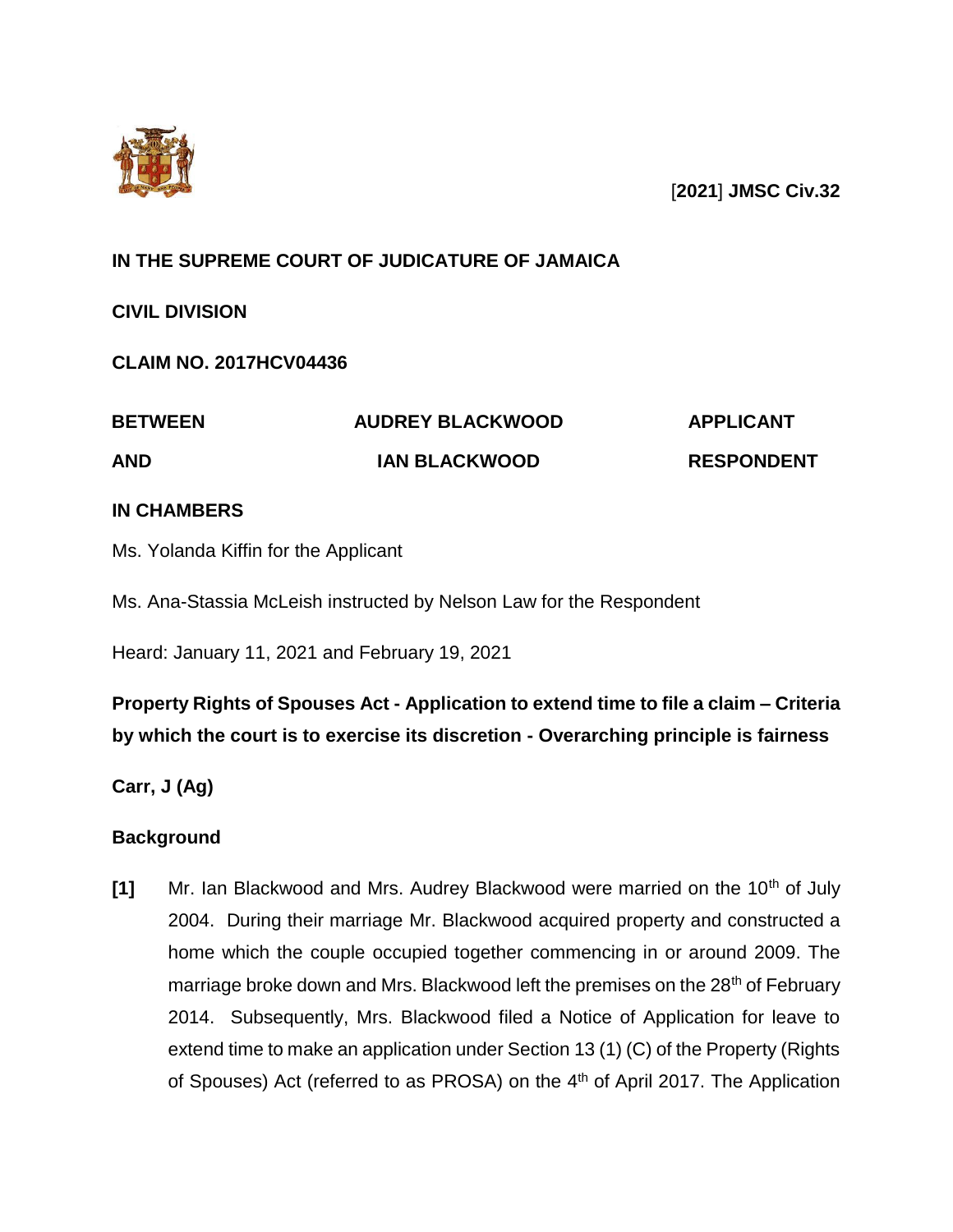was supported by her affidavit filed on the same date. Mr. Blackwood opposed this application and filed an affidavit in response on the  $8<sup>th</sup>$  of July 2020. The parties filed further affidavits on the  $31<sup>st</sup>$  of July 2020 and the  $28<sup>th</sup>$  of October 2020 respectively.

### **Submissions on behalf of the Applicant**

**[2]** Counsel Ms. Kiffin acknowledged that the application was made two years and a few months out of time. She argued that the court should focus on what was fair in the circumstances, in addition to the other factors such as delay, prejudice and the merits of the case. She also indicated that the delay could not be attributed solely to the applicant as the court also had administrative issues which resulted in the application only now being heard by the court.

### **Submissions on behalf of the Respondent**

**[3]** Counsel Ms. McLeish focused on the issue of delay and submitted that the delay in this case was inordinate. As a result, the respondent would be severely prejudiced in his defence. It was also argued that, because Mr. Blackwood thought that his wife had abandoned her claim, he incurred expenses in refurbishing the home. Finally, it was submitted that Mrs. Blackwood had not demonstrated through her affidavit that she had a good reason for the delay, and the application should be refused.

#### **The Law**

**[4]** Section 13 (1) of PROSA provides for a spouse to make an application to the Court for division of property:

> **"A spouse shall be entitled to apply to the Court for a division of property-**

**(a) on the grant of a decree of dissolution of a marriage or termination of cohabitation; or**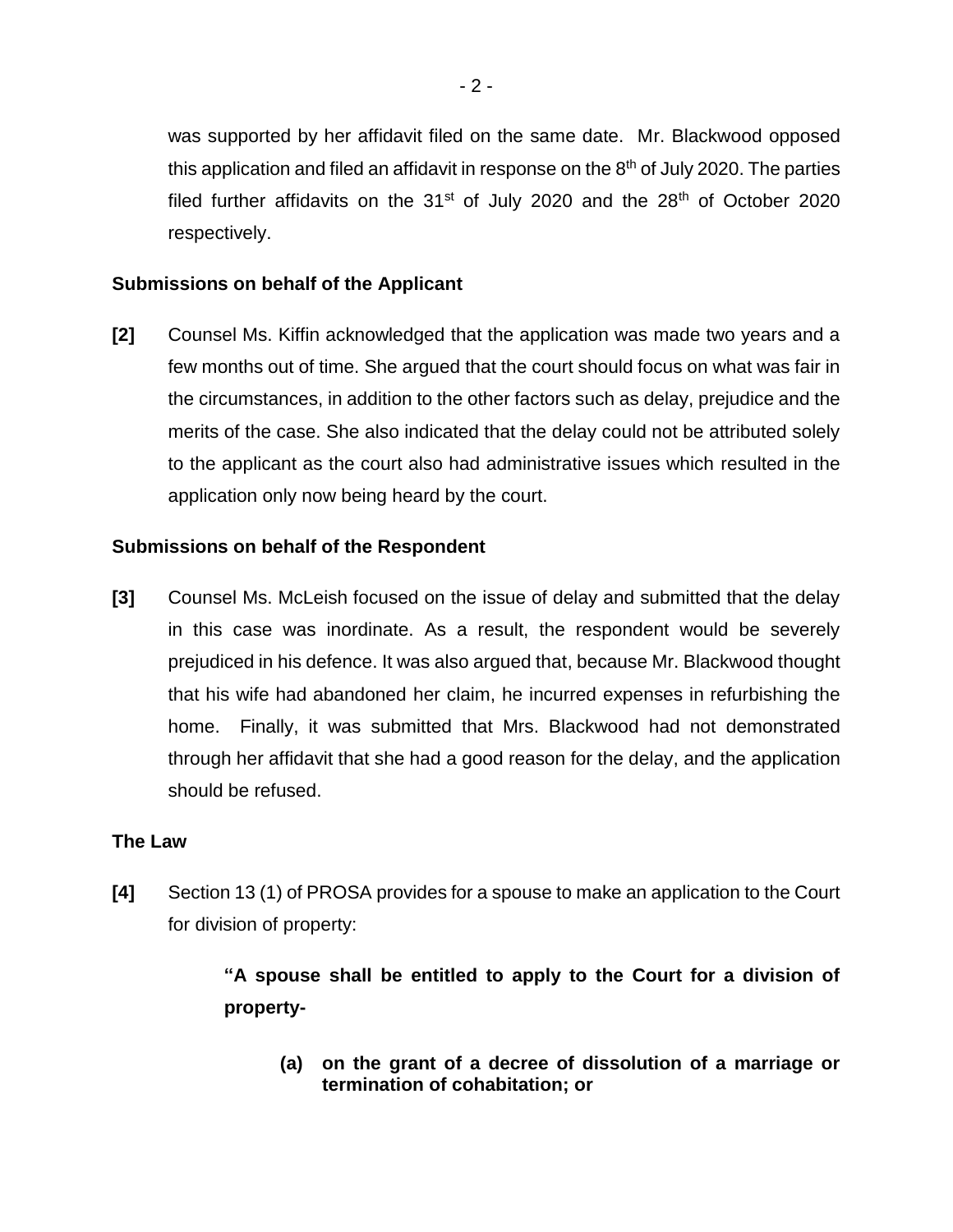- **(b) on the grant of a decree of nullity of marriage; or**
- **(c) where a husband and wife have separated and there is no reasonable likelihood of reconciliation; or**
- **(d) where one spouse is endangering the property or seriously diminishing its value, by gross mismanagement or by wilful or reckless dissipation of property or earnings."**

Section 13 (2) gives the time within which a person is permitted to file their application.

**"(2) An application under subsection (1) (a), (b) or (c) shall be made within twelve months of the dissolution of a marriage, termination of cohabitation, annulment of marriage, or separation or such longer period as the Court may allow after hearing the applicant."**

- **[5]** This provision, allows the court to exercise its discretion where there is an application which is made outside of the limitation period. The Act however is silent as to the basis upon which a court should determine when to exercise that discretion.
- **[6]** Morrison J.A. as he then was in the case of **Brown v. Brown <sup>1</sup>**examined the criteria that a court must look at in determining such an application.

**"It seems to me, all that the judge is required to consider is whether it would be fair (particularly to the proposed defendant, but also to the proposed claimant) to allow the application to be made out of time, taking into account the usual factors relevant to the exercise of a discretion of this sort, such as the merits of the case, (on a purely prima facie basis), delay and prejudice, and also taking into account** 

 $\overline{a}$ 

<sup>&</sup>lt;sup>1</sup> Brown (Annette) v. Brown (Orphiel) [2010] JMCA Civ. 12 at para. 77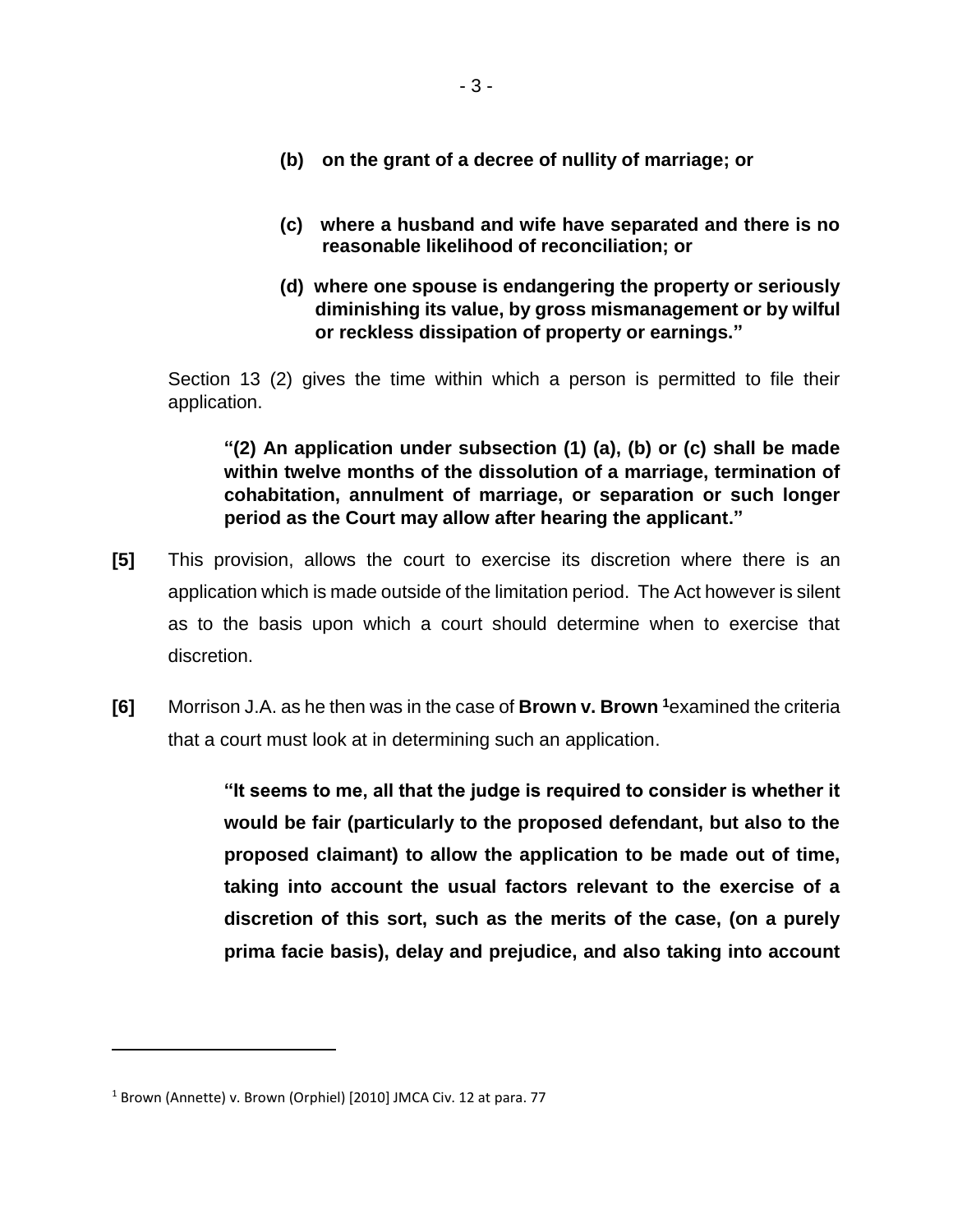In light of those principles I propose to examine Mrs. Blackwood's affidavit as to the following:

- A) Whether she has established that she has a meritorious claim.
- B) Whether she has provided a reason for the delay in making her application, and
- C) What would be the prejudice to either side if the application is granted?

## **Analysis and Discussion**

## **The Merits of the case**

- **[7]** Mrs. Blackwood must establish that she has a claim that has a reasonable prospect of success. In her affidavit filed on the  $4<sup>th</sup>$  of April 2017 she outlined that the parties were lawfully married in 2004. Mr. Blackwood purchased a lot of land in Manchester sometime between 2006 and 2007. A house was constructed on the land and the couple moved in on or around January of 2009. They resided there together with their daughter until she left the premises on February 28, 2014. This was the family home, their principal place of residence.
- **[8]** The family home is defined as **"the dwelling-house that is wholly owned by either or both of the spouses and used habitually or from time to time by the spouses as the only or principal family residence together with any land, buildings or improvements appurtenant to such dwelling-house and used wholly or mainly for the purpose of the household, but shall not include such**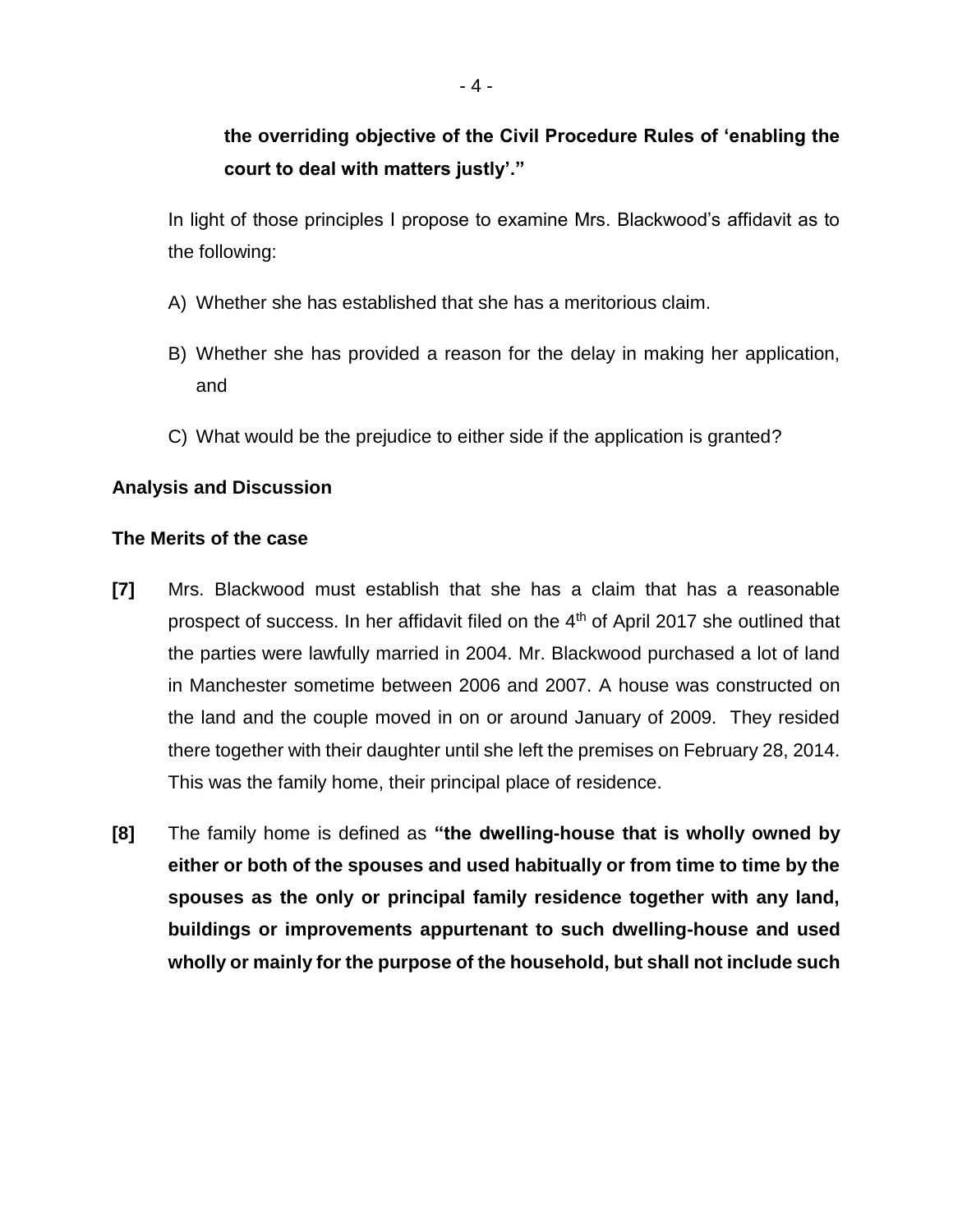**a dwelling house which is a gift to one spouse by a donor who intended that spouse alone to benefit."<sup>2</sup>**

- 5 -

**[9]** PROSA provides at Section 6 (1) as follows:

**"Subject to subsection 2 of this section and sections 7 and 10, each spouse shall be entitled to one half share of the family home – (c) where a husband and wife have separated and there is no reasonable likelihood of reconciliation."** 

**[10]** On the face of the affidavit therefore this is the family home. What appears to be in contention is the level of contribution made by Mrs. Blackwood. In her affidavit she indicates that her contribution towards the construction of the matrimonial home was not limited to thought and ideas but was also financial in nature. She said that she had, along with her husband, spent money through her savings and salary to aid in the construction and purchase of materials. It is also common ground between both parties that they jointly applied for and received loans from the National Housing Trust and the Bank of Nova Scotia. Mr. Blackwood admits in his affidavit filed on the  $8<sup>th</sup>$  of July 2020 that up to 2014 when Mrs. Blackwood left, she had been assisting in mortgage payments. In these circumstances Mrs. Blackwood has established a prima facie case on the evidence contained in her affidavit that this was the family home and that by operation of law she is entitled to at least a one half share in the property.

## **Delay**

 $\overline{a}$ 

**[11]** The fact that there was a delay in bringing this application is not in dispute. The starting point in accordance with the Act is the date of separation. The parties separated on February 28, 2014, and as such Mrs. Blackwood had up until the 28<sup>th</sup>

<sup>&</sup>lt;sup>2</sup> Section 2(1) of the Property (Rights of Spouses) Act.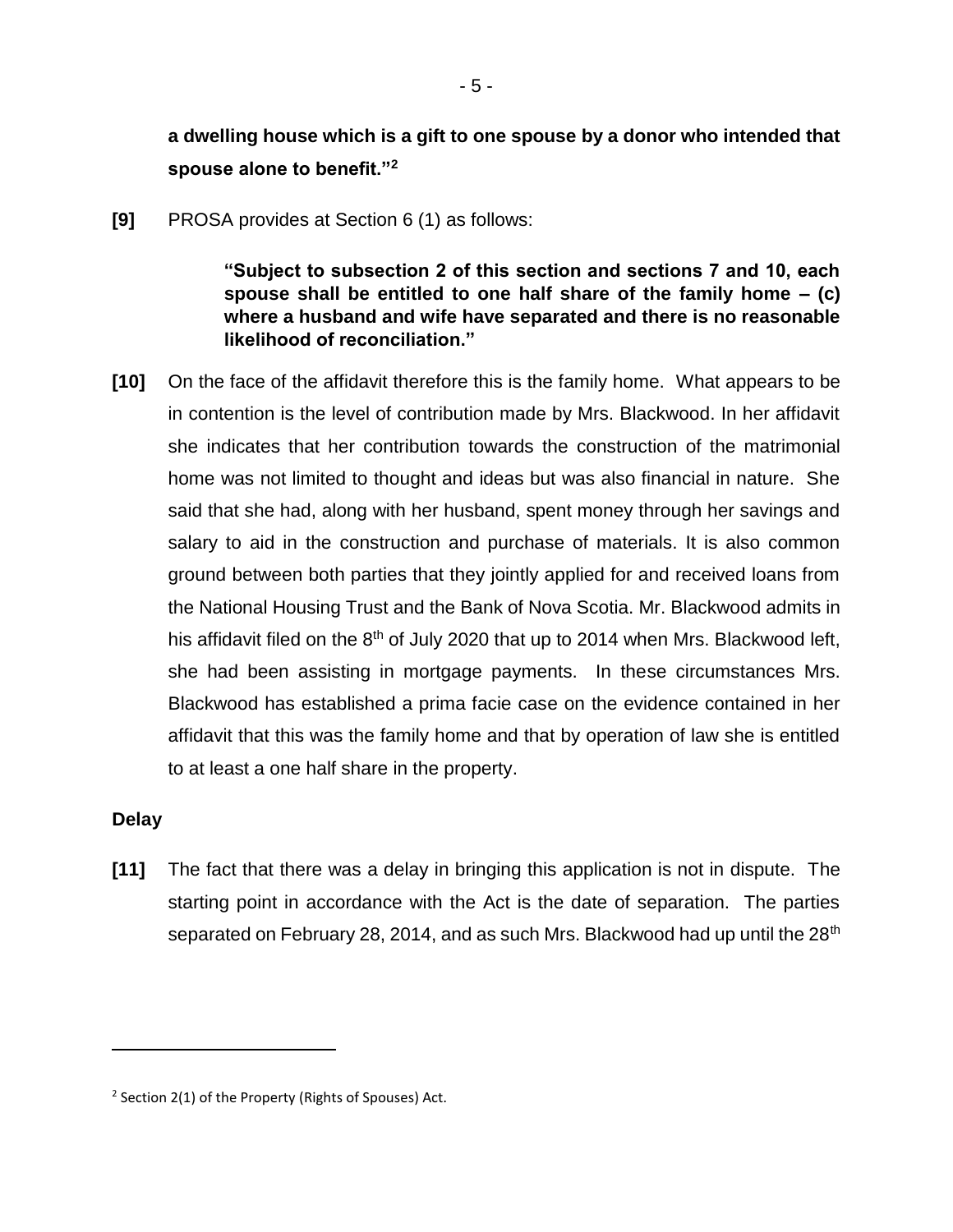of February 2015 to make her application. The present application was filed on the 4<sup>th</sup> of April 2017 she was therefore two years over the limitation period.

**[12]** In order for the court to be able to exercise its discretion under the Act the applicant must first outline a reason for the delay. In the case of **Allen (Delkie) v. Mesquita (Trevor)<sup>3</sup>** the Court of Appeal held;

> **"The reasons for a tardy application are fundamental factors to be taken into account in determining whether an applicant had explained the delay in not acting timeously. In order to justify an extension of time to carry out a requisite step in any proceedings, there must be some material on which the court can exercise its discretion. Indeed, the absence of good reasons is not in itself sufficient to justify a refusal of an application to extend time, however some reason must be advanced."**

- **[13]** Mrs. Blackwood at paragraphs 15 and 16 of her affidavit in support of the application sought to explain what transpired. She stated that she was unaware of the requirement to make an application twelve months after separation until she was advised by an attorney. She was also of the view that issues in respect of the division of property would be dealt with at divorce proceedings. During the period of separation, she was under immense pressure as she was out of a home, paying rent and pursuing further academic studies.
- **[14]** Mr. Blackwood in response to this explanation indicated that subsequent to the separation the parties had been before the court on several occasions to deal with matters involving maintenance, custody and domestic violence. Throughout those proceedings Mrs. Blackwood was always represented by counsel presently on record, Ms. Yolanda Kiffin. In 2015 Mrs. Blackwood raised the issue as to the division of property in the Mandeville Parish Court but was advised by the Judge that it was not the proper forum to bring such an application. Having raised the

 $\overline{a}$ 

<sup>3</sup> SCCA No. 8 of 2011 para. 18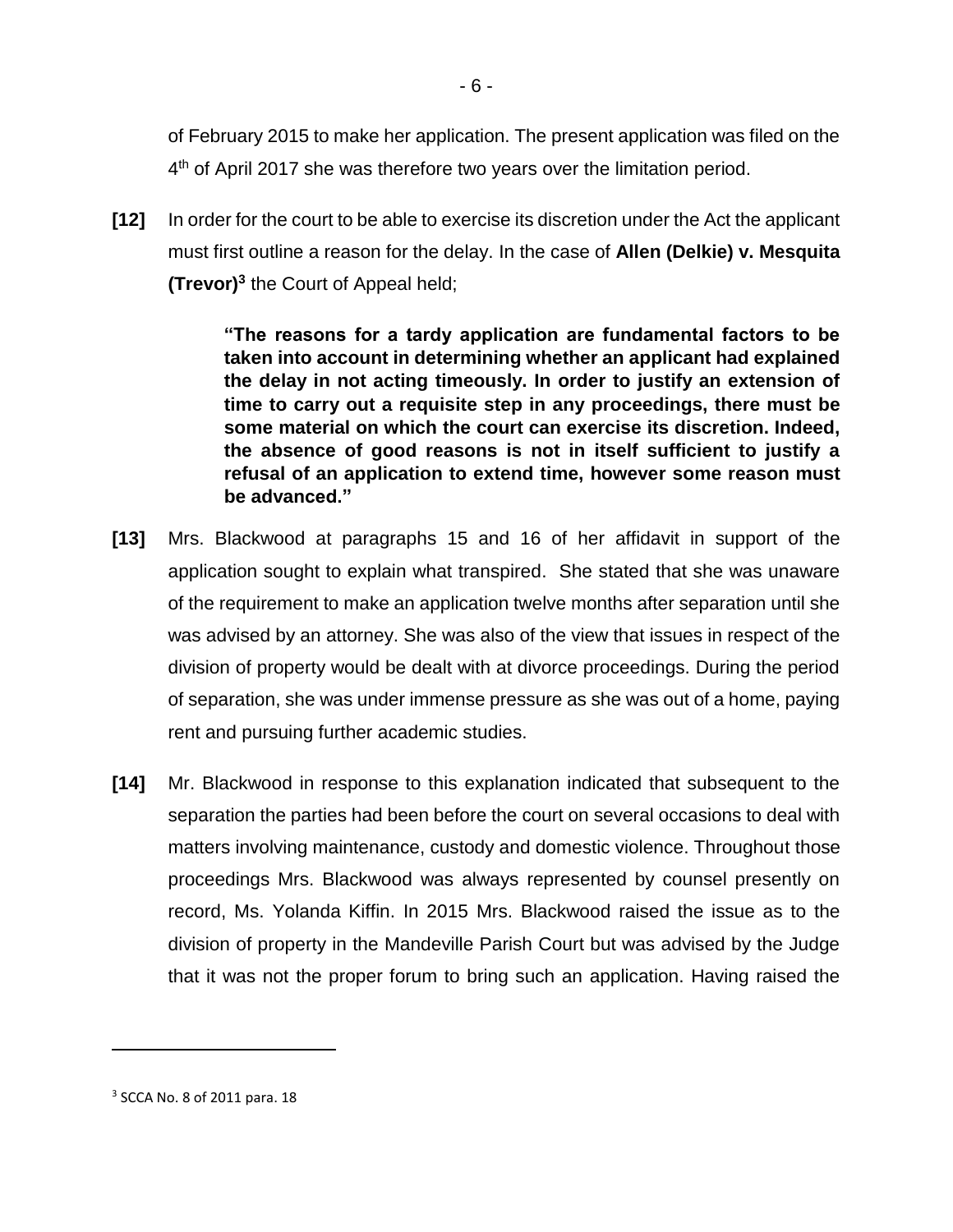issue in the presence of her own attorney, how then could Mrs. Blackwood realistically argue that she did not know that she ought to make an application to the court?

- **[15]** I cannot find that the explanation given by Mrs. Blackwood is unreasonable. She has indicated that as soon as she was advised by her attorney that she needed to make an application, she did so. It is not unusual to find that persons are ignorant of the provisions under the Act and often feel that the issue of the division of property is to be dealt with at divorce proceedings.
- **[16]** Although Ms. Kiffin represented her at the Parish Court in respect of matters involving maintenance, custody and domestic violence this does not mean that she was given any instructions as to property.
- **[17]** In any event the failure of counsel to act or to advise her client accordingly, if indeed this was so, cannot be used as a tool to punish the applicant. The Court of Appeal commented on that issue in the decision of **Merlene Murray Brown v. Dunstan Harper and Winsome Harper.<sup>4</sup>**

**"The fact is that there are many cases in which the litigants are left exposed and their rights infringed due to attorneys errors made inadvertently, which the court must review. In the interest of justice, and based on the overriding objective, the peculiar facts of a particular case, and depending on the question of possible prejudice or not as the case may be to any party, the court must step in to protect the litigant when those whom he has paid to do so has failed him, although it was not intended."**

Although there was no response to the affidavit specifically in respect of the actions of counsel, the cited case merely reaffirms the courts' overriding objective to deal justly with cases.

 $\overline{a}$ 

<sup>4</sup> [2010] JMCA App. 1 para. 30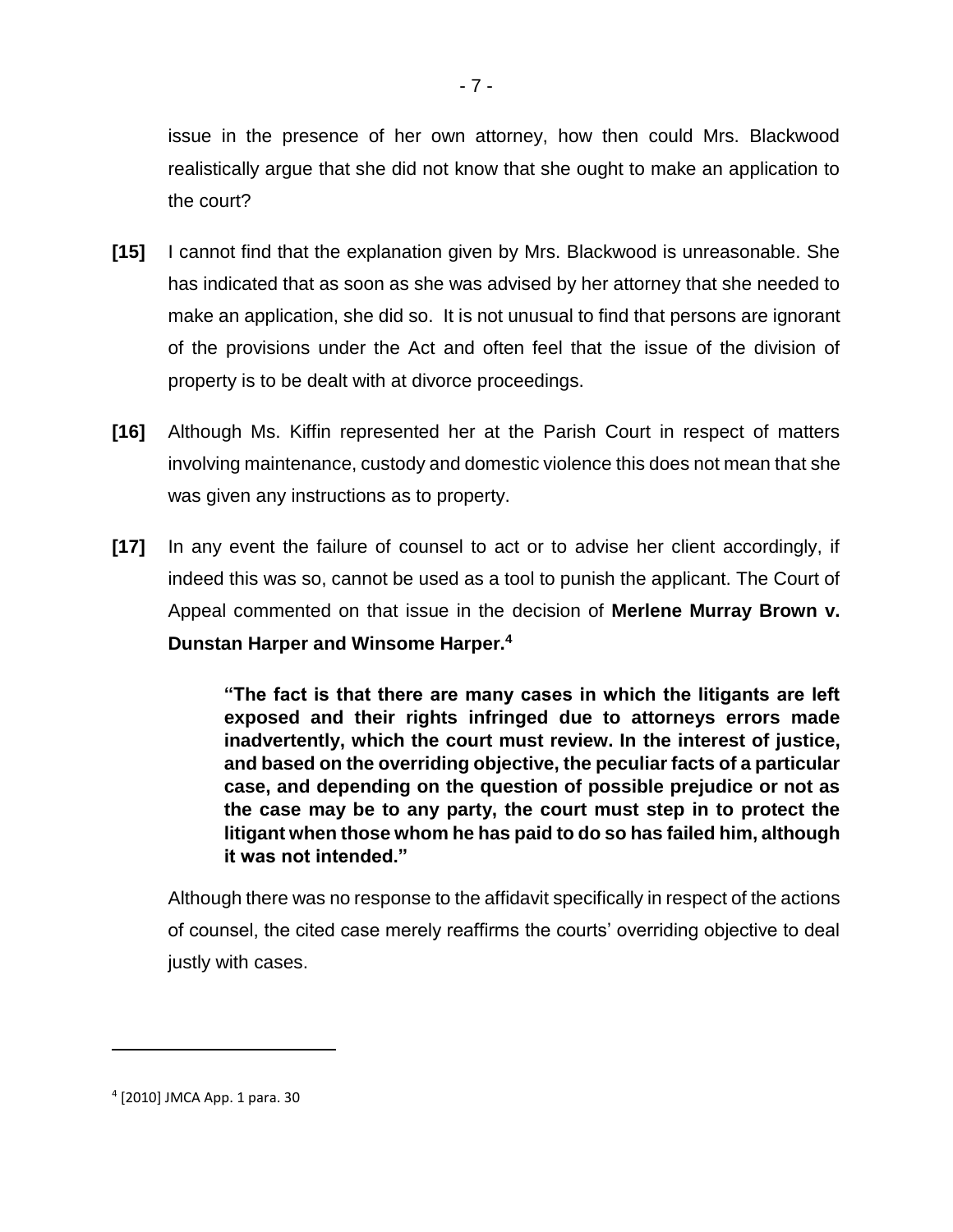- **[18]** Ms. McLeish also argued that the delay was further exacerbated by the failure on the part of the applicant to have this application adjudicated upon expeditiously. Since the application was filed, the matter has lingered through the courts for another three years.
- **[19]** What was Mrs. Blackwood's explanation for this? She indicated in her affidavit that at the date fixed for the first hearing Mr. Blackwood was unrepresented. He was advised based on the court records that he should obtain legal representation and file affidavits in response. Subsequently the matter remained on the list for several years without being given a date because the original file could not be located and there was another file on the court list with similar named parties and another suit number. Attempts were made by both the attorney and the Registrar to correct this error and as a result there was delay in bringing the matter fully before the court.
- **[20]** That delay, in fairness to both parties, cannot be the basis upon which this court makes a decision since it was mainly an administrative lapse on the part of the court.
- **[21]** I accept in the circumstances that Mrs. Blackwood has provided an explanation for the delay in filing the claim and that her explanation is a reasonable one. .

#### **Prejudice**

**[22]** What is the likely prejudice that will be suffered by Mrs. Blackwood in the event that the court fails to grant this application? Since leaving the premises Mrs. Blackwood has found herself in dire financial straits. She outlined in her affidavit that at first she had to move in with relatives however this was temporary. She now resides in a rented premises. Her husband she alleges was abusive and as a result she had to flee the home without taking any furniture or appliances. She has since had to acquire furniture and other items at an additional cost. Even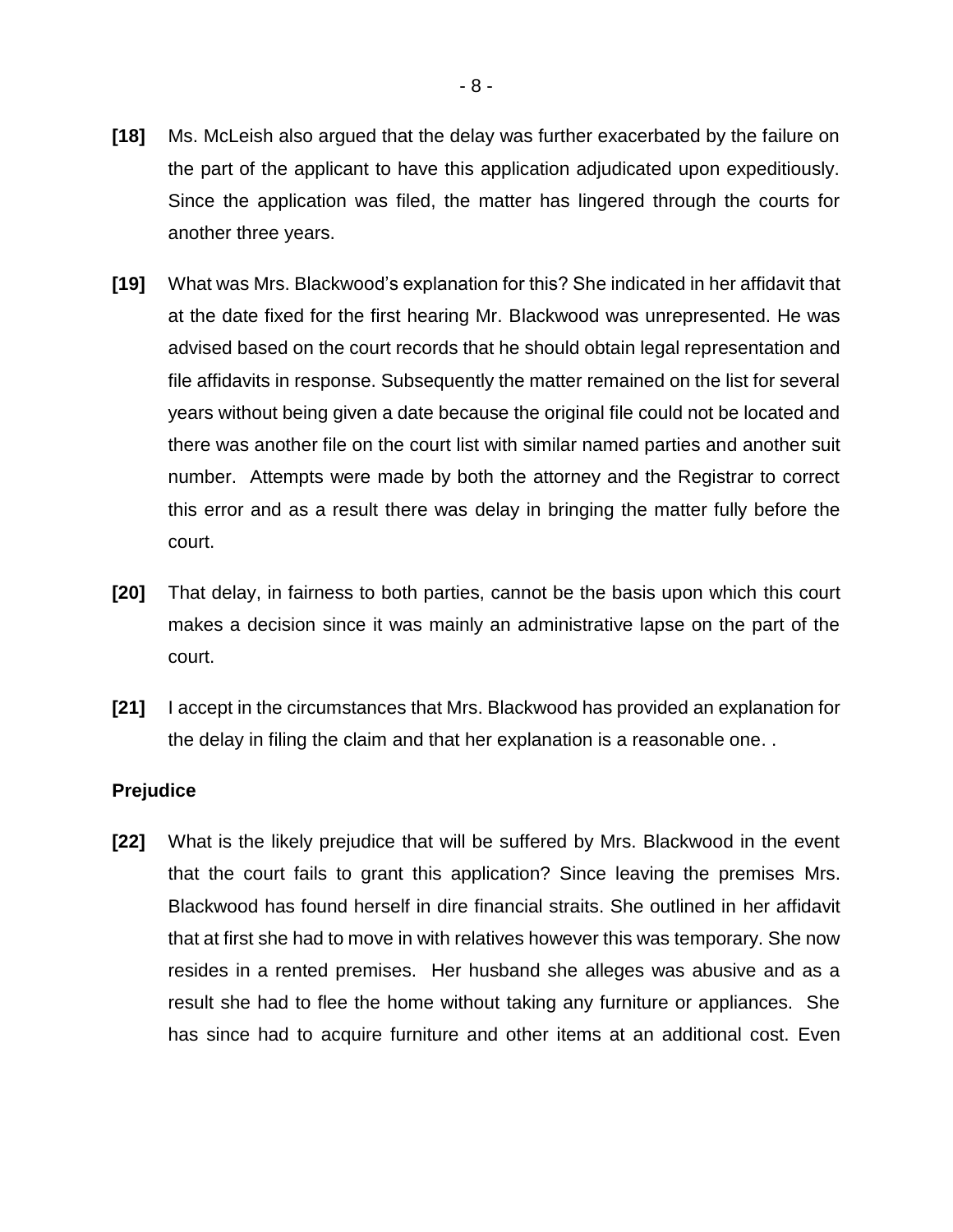though she was no longer residing there she continued to make the mortgage payments until she was no longer able to do so.

- **[23]** Mr. Blackwood indicates that he too has suffered financial hardship and that he would be prejudiced by the granting of this application. Since the separation, he has paid all the mortgage payments and he has also made improvements to the home. It was also argued by his attorney that he would be at a disadvantage in defending the claim due to the passage of time. The court should therefore not deprive him of the benefit of the limitation period.
- **[24]** In examining the affidavits filed on behalf of both parties, it is noted that Mr. Blackwood has had the full use of the premises, he has been residing there with the couple's daughter since Mrs. Blackwood left the home. The funds that he has spent on the improvement of the home as well as any money paid to offset the mortgage on the property are factors that would be considered by a court when determining any claim as to the division of property. If his evidence is accepted by the court this could only advance his case for a greater share in the home.
- **[25]** Further Mr. Blackwood's contention that he would be handicapped in his preparation to meet the claim cannot stand. In his affidavit dated the  $28<sup>th</sup>$  of October 2020, he outlined in fulsome details his defence to the proposed claim for an entitlement to a share of the property. He even went further to exhibit receipts and other documents in proof of these averments. In these circumstances I cannot agree with Counsel that he will be unduly prejudiced in defending this matter. On the other hand, if Mrs. Blackwood is not permitted to have her claim heard on the merits she would be unable to realize any of her investments in the home and would have lost all rights to the home as well as any money that she would have expended in its construction. It is apparent therefore that the applicant will suffer the greater hardship if her claim is not fully ventilated in the court.